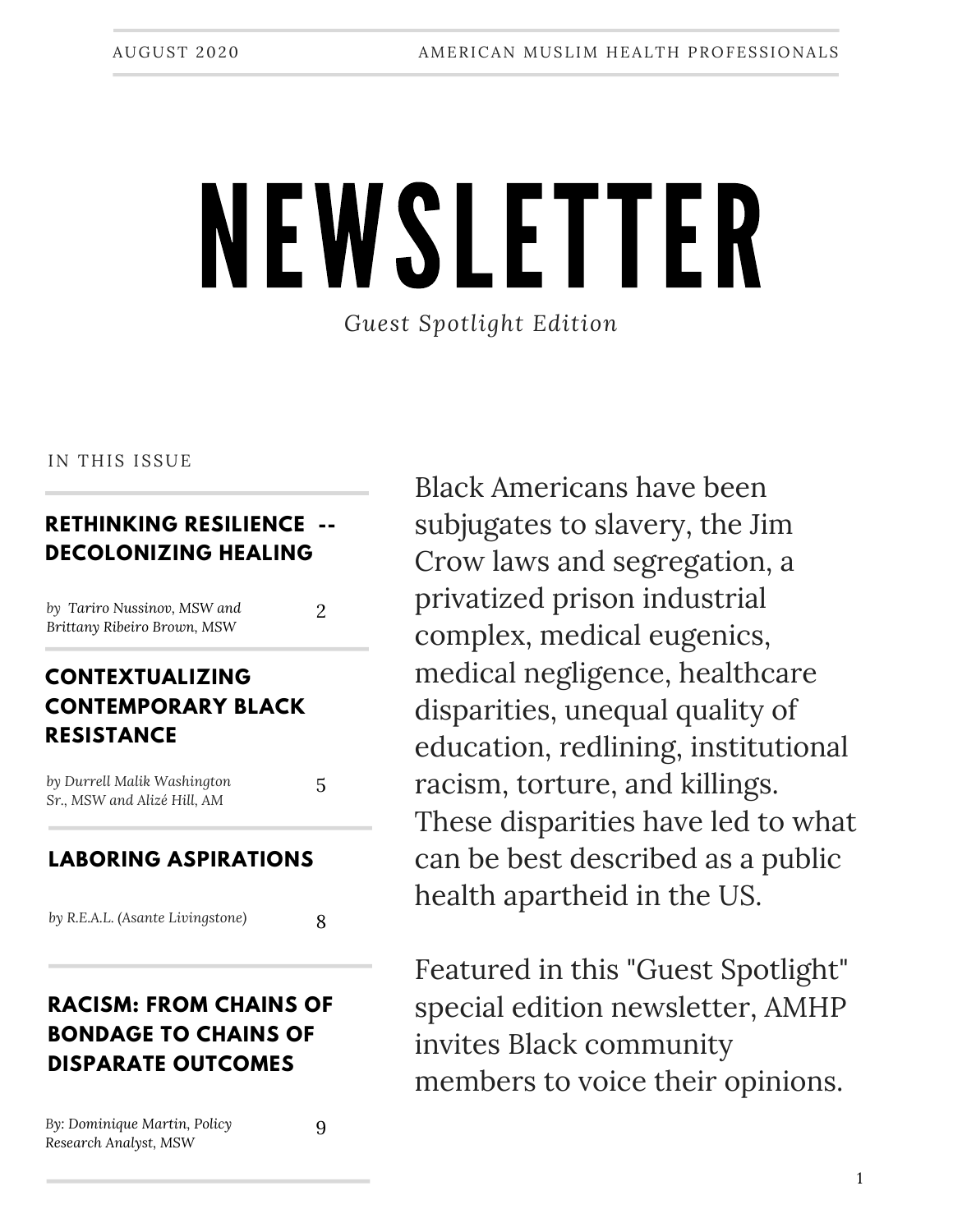

## **Rethinking Resilience-- Decolonizing Healing**

*by Tariro Nussinov, MSW and Brittany Ribeiro Brown, MSW*

Over the years, my fellow Black friends and I have shared stories of our repulsion to being cast as resilient, especially by white therapists. It feels patronizing to go to a therapy session, share our struggles with anxiety and depression intertwined with a traumatic past and be dubbed as "resilient". Resilient people are not extraordinary, we are living in an oppressive society. When "resilient" people work hard within a system that has not afforded them the same opportunities as others, their physical and mental health deteriorates. 400 years of racial oppression causes psycho-social harm. A mental health system weighted heavily towards white values and white supremacy is damaging and ignores the barriers that disproportionately affects Black people. An environment that does not promote inclusivity and therapists that do not completely understand people's backgrounds and identities are harmful. What happens when we are tired of being "resilient"? What happens when we can no longer be "strong" or "brave"? We are not superhuman, we are human.

We live in a white supremacist society where the dominant culture is anti-Black. As a result, racism kills us not only through formal and informal policing but from everyday actors, actions, systems and structures. The current world, Black and white, expects superhuman resilience. Dr. Courtney Cogburn of Columbia University posits that cultural racism undergirds the social conditions that shape racial inequities in health, including social and health policy decision making, governance,

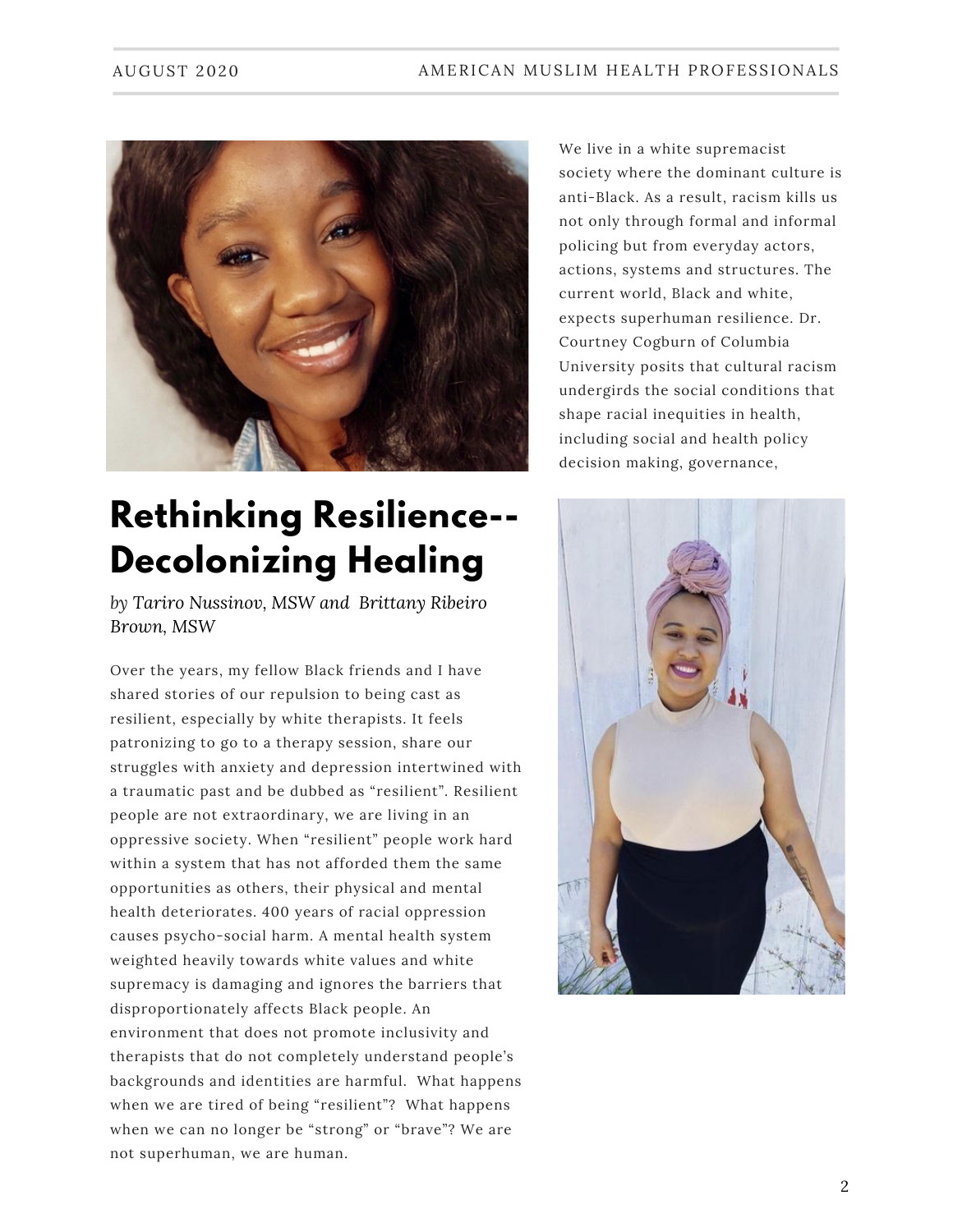practice, and public reception (Cogburn, 2019). When Black people experience anti-Black racism (ie. Central Park Karen; being followed in stores; getting the names of the only two Black employees mixed up, watching Black people die on camera), they experience stress. The stress affects both mental & physical health. Racial stress affects physical health as one's fight and flight sympathetic nervous system is engaged and increases cortisol levels. After the stress exposure, the parasympathetic nervous system (the system that helps one's body to return to baseline after a stressful situation) is engaged. Dr. Cogburn states that after chronic incessant racialized stress the efficacy of one's psychological and physiological systems begin to get worn down (Cogburn, 2019). When acknowledging systemic and structural racism (i.e, environmental racism, decreased quality and access to health care), it's no wonder why Black people are disproportionately dying from covid-19, have higher rates of hypertension, diabetes, and maternal mortality rates. Black people are under constant stress. Our resilience and perseverance do not (and will not) make us superhuman.

The earliest images of resiliency in public and scholarly discourse have always thought of those that were deemed "resilient" as "invincible", "invulnerable", and more "developed". (Masten, 2015). However, an examination of converging findings from variablefocused and person-focused investigations suggest that resilience is common and that it usually arises from the normative functions of human adaptational systems, with the greatest threats to human development being those that compromise these protective systems. (Masten, 2015). Dr. Masten states that resiliency is "ordinary magic". It is important to It is important to remember that what we choose to call people matters. We have all read the scholarly work

(along with the think pieces) about the dangers of labeling others. Categorically labeling is a tool that humans have long used to resolve the impossible complexity of the environments we grapple to perceive. (Markman, 2014). However, it contributes to some of the deepest problems that we face. Just as there is understanding of the deliberate use of policy to disadvantage groups, therapists (especially white therapists with Black and Brown clientele) must critically analyze the ways in which language can be a tool to disadvantage groups. At the root of understanding the harm of the word "resiliency" lies the understanding of how whiteness threads and colors into everything. All too often "success" and "well-being" are lifted up as a goal that is attainable through resiliency. We must remember that resilience as a measure of success and well-being is a poor measurement. Black communities are confronted with mental health stigma, and relying on resilience alone to achieve good health is detrimental because it fails to address the true barriers faced by our communities.

Healing is essential for Black liberation. We need therapists who understand how white supremacy has negatively impacted Black lives and family units. According to the American Psychological Association, 86% of the psychologist workforce is white (2018). Thus, there needs to be post-graduate and graduate training to provide the majority of psychologists with tools to scrutinize white supremacy and treatment modalities most efficacious for Black clients. We need anti-racist mental health professionals who see beyond resiliency. We need therapists who see Black depression and anxiety as bi-product of an oppressive society. Healing cannot happen if therapists short-hand our coping mechanisms to resilience. Healing can and only happens when Black people can have mental health partners in the fight against white supremacy.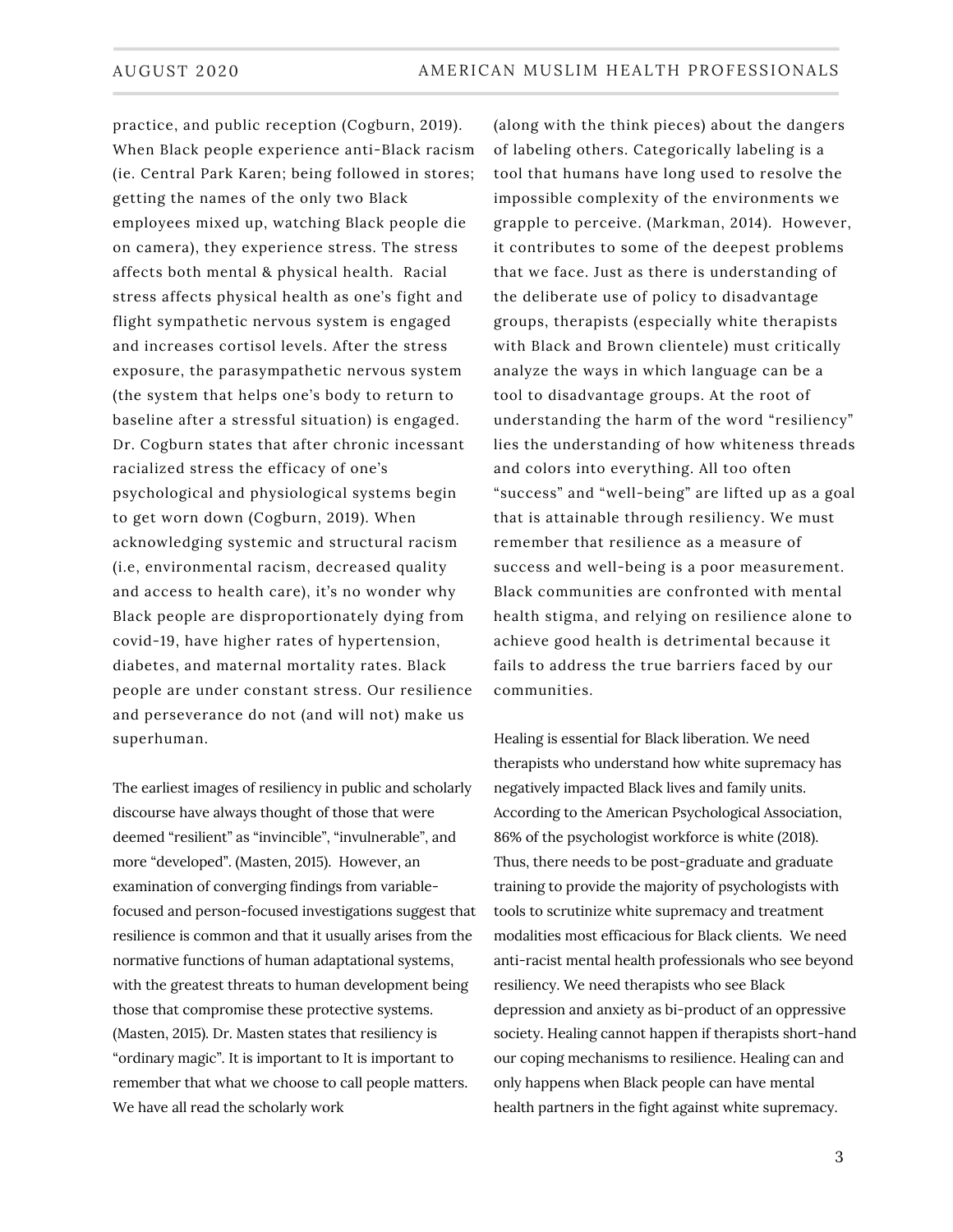#### **References**

Cogburn, C.D. (2019). Culture, race, and health: implications for racial inequities and population health. The Milbank Quarterly, 97: 736-761. doi:10.1111/1468- 0009.12411

Lin, L., Stamm, K., & Christidis, P. (2018, February). How diverse is the psychology workforce? Monitor on Psychology, 49(2). http://www.apa.org/monitor/2018/02/datapoint

Masten A. S. (2001). Ordinary magic. Resilience processes in development. The American psychologist, 56(3), 227–238. https://doi.org/10.1037//0003- 066x.56.3.227

#### **About the Authors**

#### **Tariro Nussinov, MSW**

Tariro is a current PhD student at the University of Southern California studying Educational Psychology. Her research interests lie in social cognition and critical consciousness in terms of racial identity development in the digital age. In her free time she likes to read, write, and hike.

#### **Brittany Ribeiro Brown, MSW**

Brittany is currently a PhD student of the joint Social Work and Psychology program at the University of Michigan. Her research interests include racial disparities in health and how the internalization of white supremacist messages affects health. In her free time Brittany loves camping, meditation, and crocheting.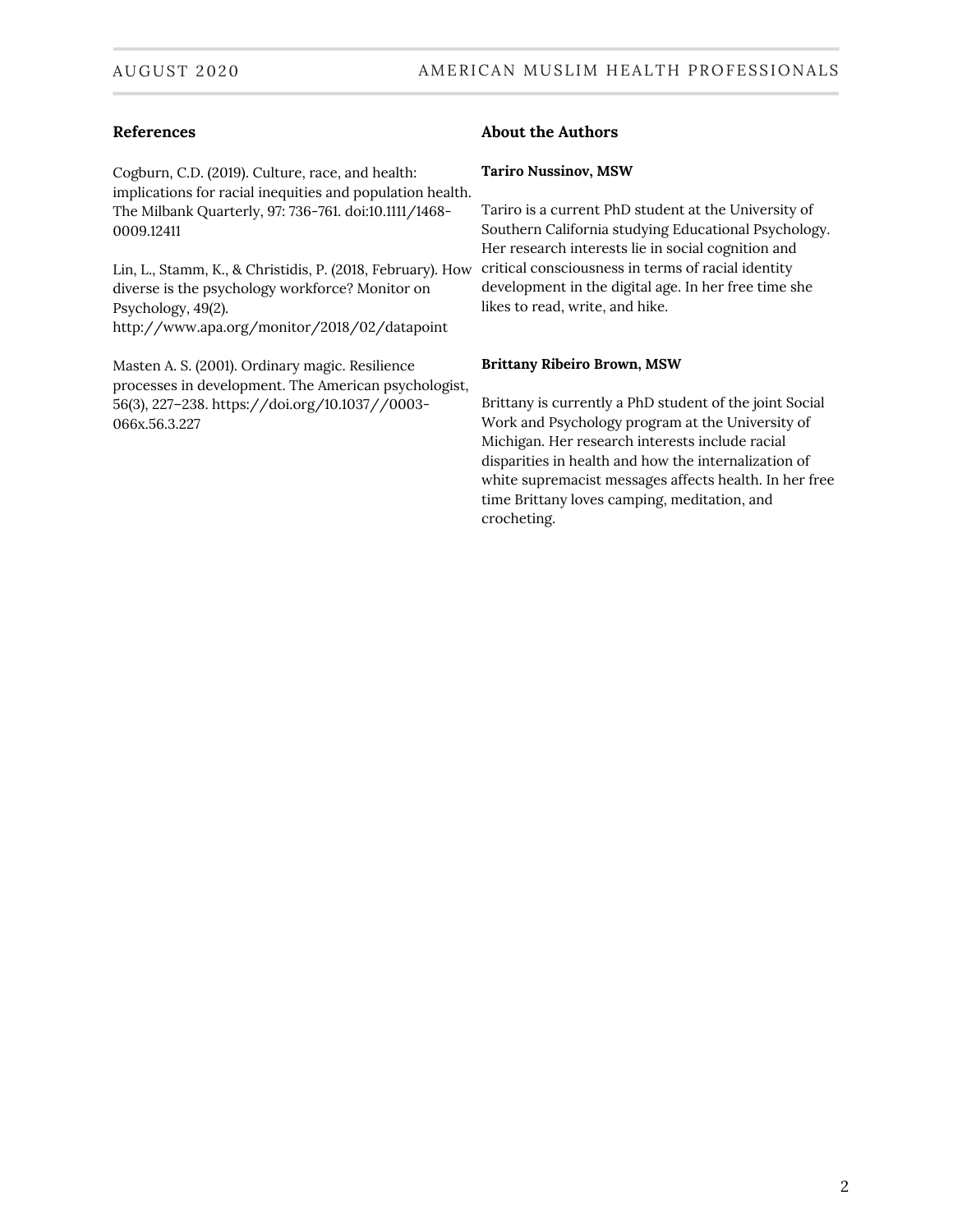

### **Contextualizing Contemporary Black Resistance**

*by Durrell Malik Washington Sr., MSW and Alizé Hill, AM*

The tragic and senseless murder of Ahmed Aubrey, Breonna Taylor, Tony McDade, and George Floyd by the hands of white men and police have sparked revolutionary movements across all 50 states in the U.S. as well as several other countries around the globe. Collective protest against the systematic oppression and targeted violence against black people, specifically by the hands of police officers is something that is not new to this country. What makes the protest of today slightly different is that black people and allies across the world are all speaking out against anti-black racism amid a global pandemic. It could even be said that we are experiencing a pandemic while fighting against the oldest pandemic in American history, that no vaccine, quarantine, or randomized control trial can help us to cure. But in order to fight against anti-black racism that has been embedded in the foundation and fabric of a country built on stolen land, we must see a complete system abolishment,

transformation and the birth of a new world built on equity and that is community driven. While some may be witnessing resistance beyond the likes that some may have seen in their lifetime. For Black people, resistance, resilience, and the fight for the liberation of all black people are intrinsically a part of their DNA.

When speaking of the displacement and enslavement of black people from their homeland of Africa, we predominantly speak of those

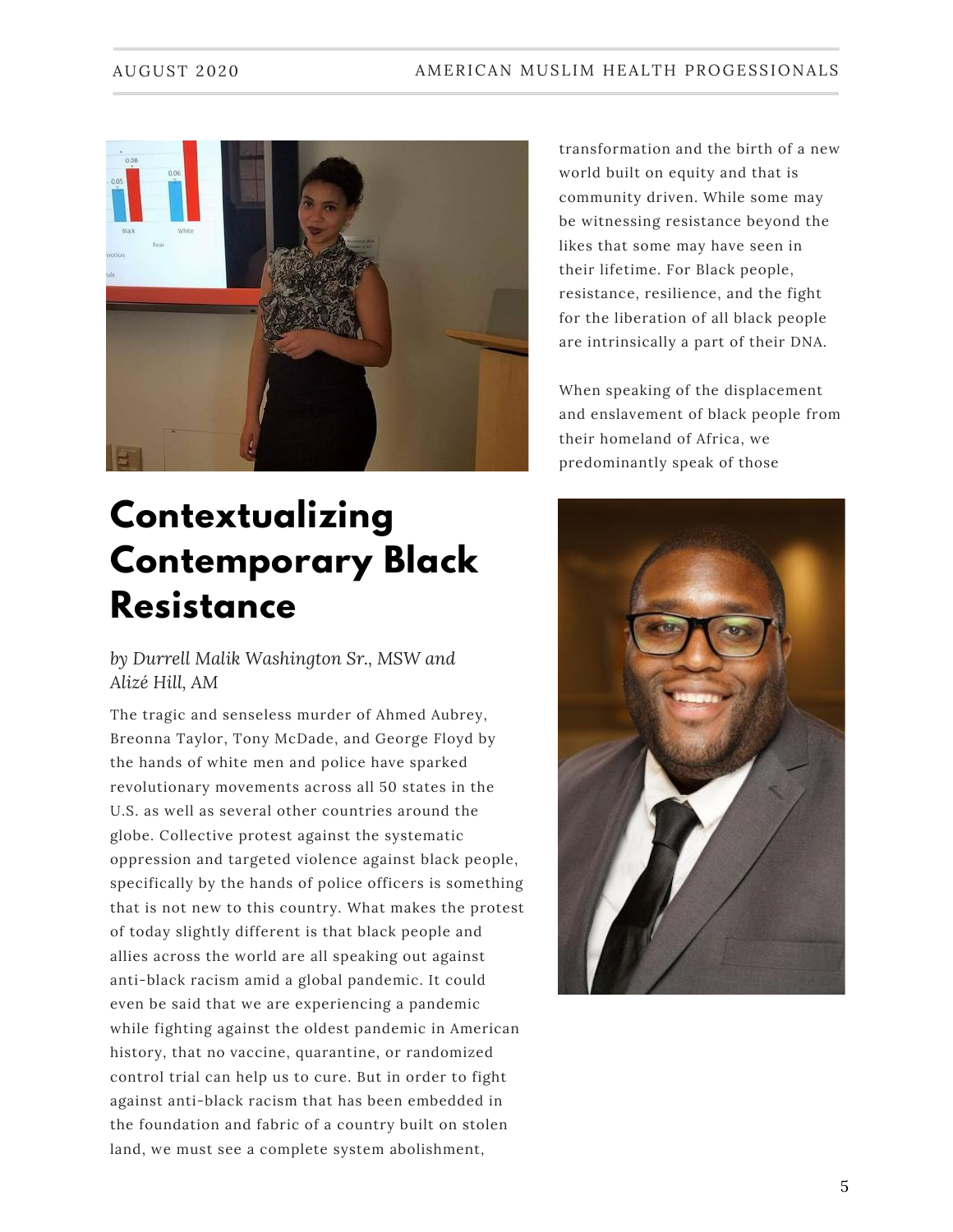who were brought to what is now the United States. However, there were many stops in different parts of the Caribbean, including the island of Hispaniola, and the islands that make up the Lesser Antilles. One of the most significant resistance movements that were started by enslaved Africans in the Caribbean was that of Marronage. Maroons were escaped slaves who settled in small communities outside of concentrated slave areas. Many of the areas they escaped to were in forest, swamp and mountains areas. They strategically used these areas to be able to defend themselves against colonizers.

Beyond the physical, resistance has been shown through many different art forms by black creatives in the past. We've been exposed to songs like "Get Up, Stand Up," " Burnin' and Lootin,' " and "Redemption Song, " by Bob Marley; Strange Fruit by Billy Holiday; "People get ready," by Curtis Mayfield; and "Mississippi Goddam," by Nina Simone. We've been exposed to poems like "Afterimages" by Audre Lorde, "Short Speech to my Friends," by Amiri Baraka, "Riot," by Gwendolyn Brooks, and "A Fable," by Ethridge Knight.

We've seen economic resistance in the form of boycotts of white businesses led by Ida B. Wells in the 1890s in Memphis as a response to mass lynchings. The Montgomery Bus boycotts which were sparked after the arrest of Rosa Parks in 1955. And the Christmas boycotts led by Dr. Martin Luther King in 1963. Resistance shows up in many shapes and forms. It often comes with great sacrifice. Maroons who were caught were often killed, the Freedom Riders of 1961 were beaten, and thrown in jail. And former NFL quarterback Colin Kaepernick who famously took a knee in 2016 during the United States National Anthem in protest of police brutality, sacrificed his career in the National Football

League because of what he believed in. But in the midst of those sacrifices new leaders, and movements were born to continue the fight for equality that black revolutionaries of the past have fought so hard for.

Black people have always shown up on all fronts to fight against systemic racism and oppression. The same issues that have kept their people from seizing opportunities that were promised to them. All while trying to survive in a country that has always looked at them as second class citizens. And that has claimed the lives of countless people who look like them. Black people have been consistent in the development of new visions of freedom aimed at eradicating the current political, economic, and cultural life that is America.

The violence done to Black folks is nothing new, and Black resistance is just as old. However, technological modernity has brought forth social media as a new outlet for Black resistance. Indeed the interactiveness embedded within social media resembles that of storytelling, which is one of the oldest forms of Black intellectual resistance within the United States. You will still see resistance showing up in different ways as previously mentioned, but now in the technological age, messages are rapidly spread through various social media platforms. Where hashtags such as #BlackLivesMatters and #ICan'tBreathe is used to spread awareness and show solidarity amongst groups of people.

There are still many Black folks doing the essential work of protesting in the streets, which has been an indispensable tool in gaining local government commitments to defund the police, ban chokeholds, and no-knock warrants, tear gas, and the unseating of confederate statues. Protests serve to agitate and disrupt 'normalcy.'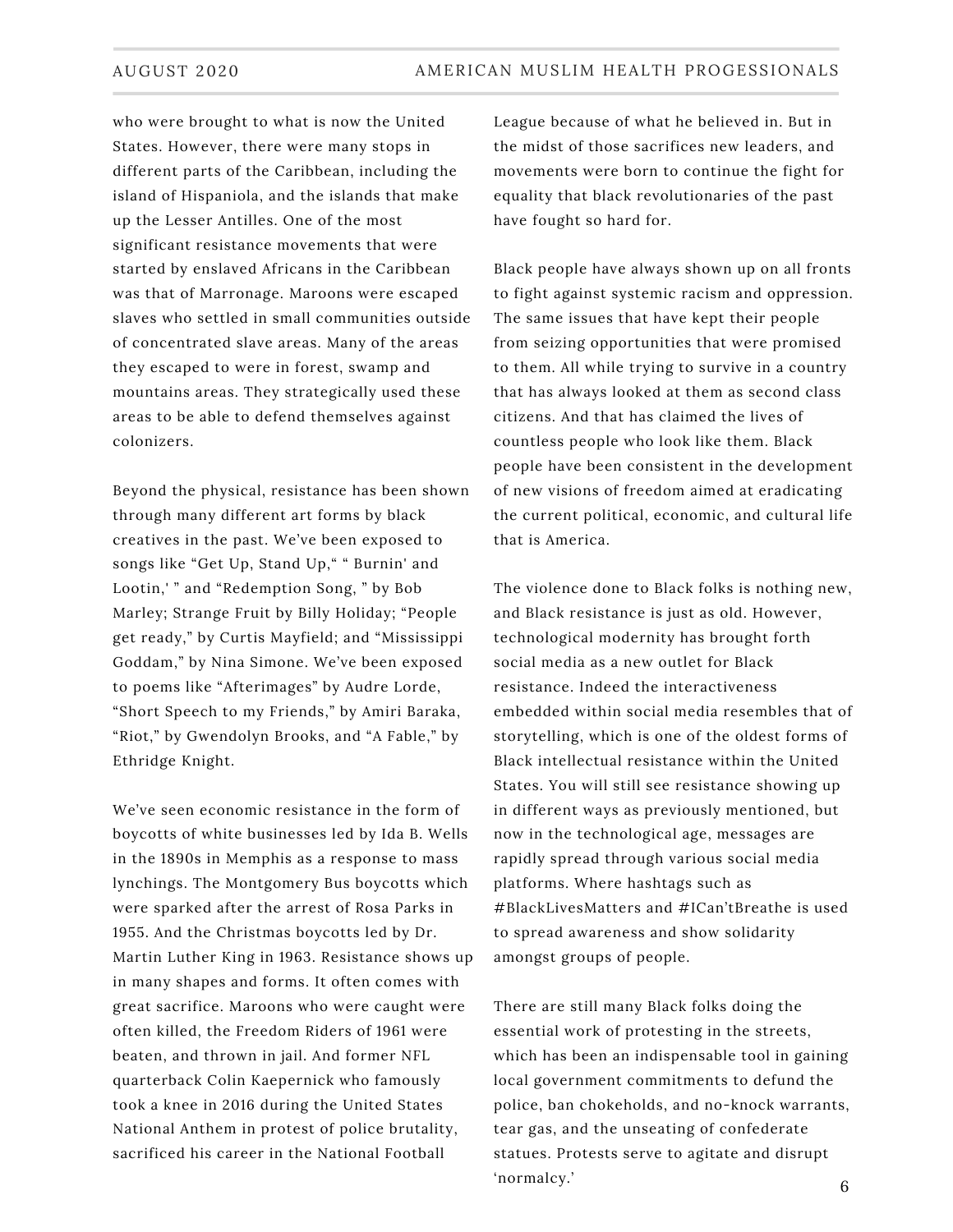Social media has been co-opted as a way to educate and organize by allowing for information exchange, story sharing, the passing of petitions, event organization, and the collective confrontation of individuals exhibiting anti-blackness. Most importantly, social media has offered Black folks a way to confront anti-blackness without exposing their bodies to immediate physical danger, and a form of participation for those unable to attend protests.

Black people have demonstrated an extraordinary amount of resistance throughout history. However, the resilience of Black folks should not be used as an excuse to allow the current oppressive structures and ideologies to remain woven into the core of the U.S. Antiblackness is not something to get used to, to compromise with, nor to simply tinker with. Black people have, can, and will continue to resist in abundance, using various creative facets, until anti-blackness is eradicated.

#### **About the Authors**

#### **Durrell Malik Washington Sr., MSW**

Durrell Malik Washington Sr. is a second year PhD student at The University of Chicago's School of Social Service Administration. He received is MSW from Columbia University in 2018 and BSW from C.U.N.Y. York College in 2017. His current research focuses on using the study of urban neighborhoods to understand juvenile incarceration and its impact on families

#### **Alizé Hill, AM**

Alizé Hill is a rising third year PhD student at The University of Chicago's School of Social Service Administration. She received her B.A. in Human Development from Cornell University in 2018 and her A.M. in Social Work from The University of Chicago in 2020. Her current research focuses on multiracial families and what it means to have access to whiteness which one does not own.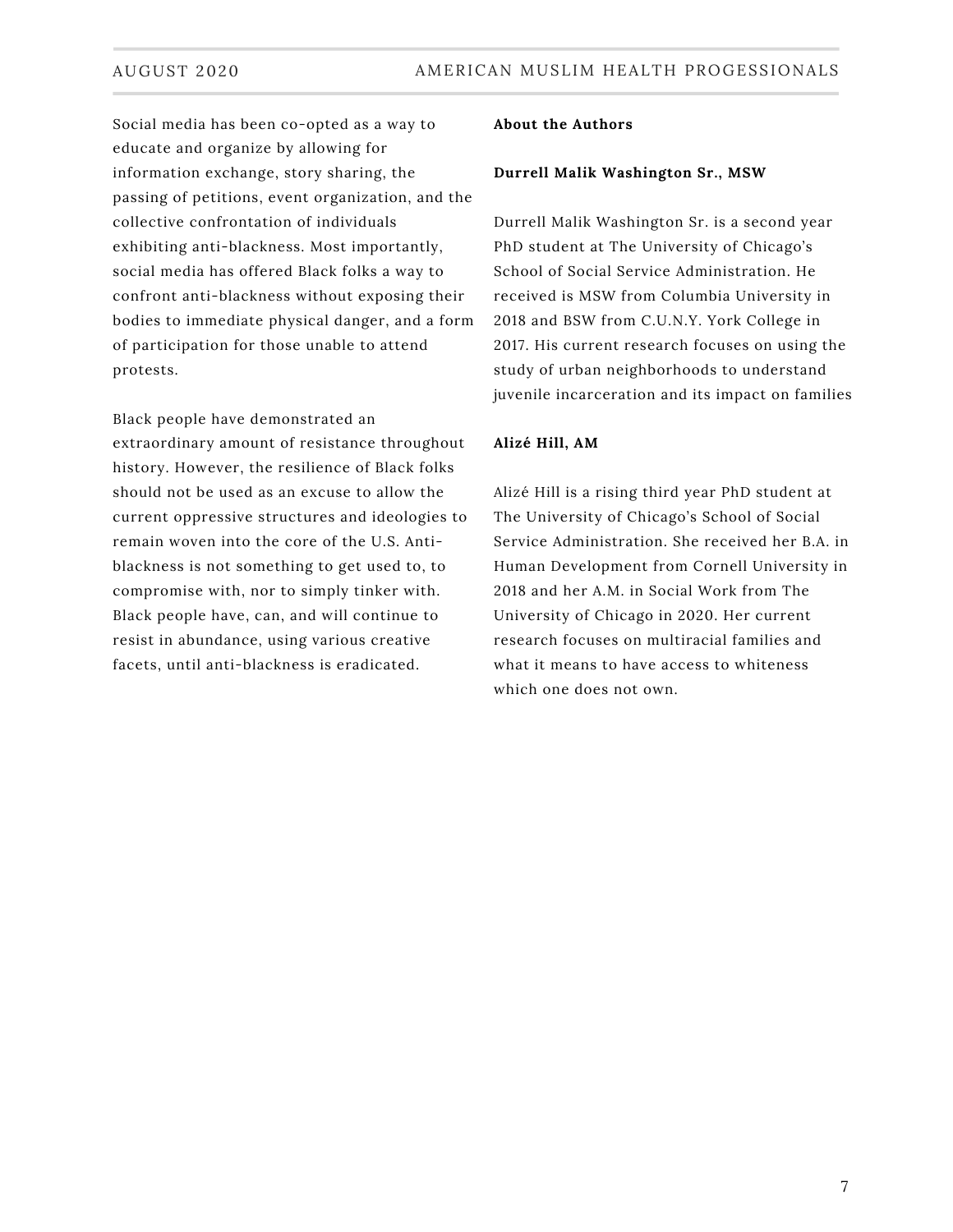## **Laboring Aspirations**

*by R.E.A.L. (Asante Livingstone)*

Ever wake up and feel like this is a never ending dream? And when you close your eyes, You understand what life really means, Watching the water grow in the pot, Before you plant the seed, In the midst of all this chaos, You are expected to remain serene, Remain silent in fear of retaliation, Seems to be the everlasting song that has been stuck in rotation, Plaguing this nation for centuries, False promises of advancements, While nepotism plagues corporations like cancer, Fallacies of camaraderie designed to keep you in your place, Being told to have tougher skin, Is one of the many obstacles in this world wide race, As we near the finish line refusing give up or fail, Always keep in mind, In the absence of compromise, The greater force will always prevail!

#### **About the Authors**



#### **Asante Livingstone**

My name is Asante Livingstone. I am a proud husband, father and ambassador for equal rights. I work for the IT department at Princeton University and I produce music.For too long complacency has somehow become the narrative. Doing just enough to get by has almost become habitual for survival. Today that ends!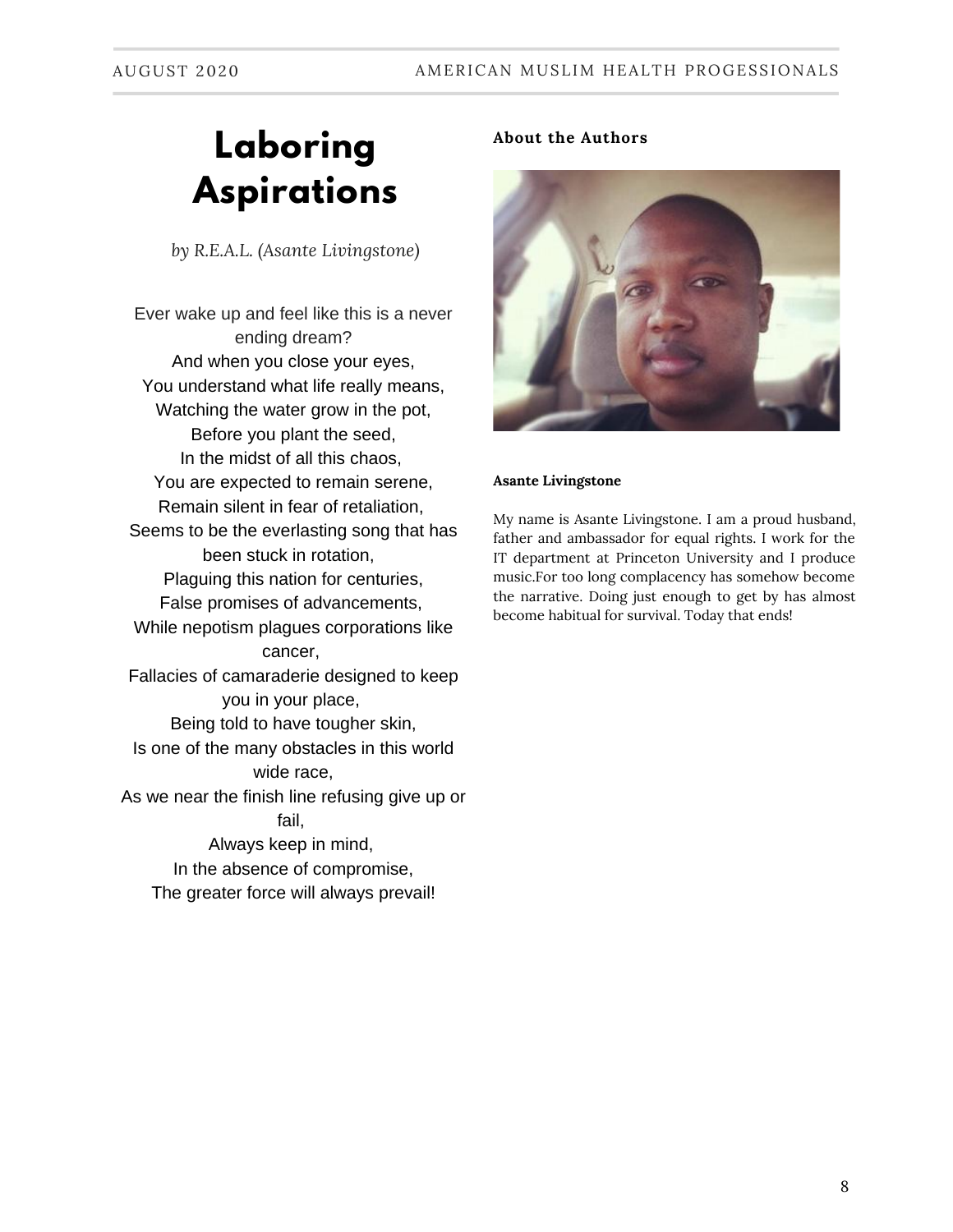

### **Racism: From Chains of Bondage to Chains of Disparate Outcomes**

*By: Dominique Martin, Policy Research Analyst, MSW*

Amidst the Coronavirus pandemic, another virus has caught the nation's (and the world's) attention. This longstanding and omnipresent virus has infected and wreaked havoc on nearly every facet of American life. This virus is racism, and like COVID-19 it is all around us and creates devastating consequences for those most vulnerable. Unlike COVID-19 however, racism is easier to detect. Racism is ubiquitous in our society due both to historical and contemporary factors engrained in systems and this is born out in disparities across major indicators of health and well-being. Most importantly, these impacts, these disparities, are all linked and intersect to create chains of disparate and negative outcomes for black people along with people of color. Let's lay out the facts.

Since racism is ubiquitous, it follows that we live in a racist environment. And there may not be a better starting point in our chain than environmental racism. The environmental justice movement began in the early 80's in Warren County, NC though resistance to environmental harms occurred previously. Residents there, poor, rural, and overwhelmingly black, protested the dumping of toxic materials in their area and gained national attention (1). However, the residents ultimately lost in their cause. This trend has continued into the present day where low income people of color (2) are overburdened (3) by exposure to hazards and are at increased risk to suffer from those hazards (often referred to as environmental justice communities (4) ). These include "Superfund Sites" which are Environmental Protection Agency (EPA) identified contaminated areas that the EPA has the authority to clean. The body of research also provides evidence that this phenomenon occurred in conjunction with white flight, gentrification, and gerrymandered districts. The most notable environmental justice issue of our time is still occurring in Flint, Michigan (6) where over half the population is black and median household income (7) below \$28,000. These pollution practices persist today even with this wealth of knowledge as corporations continue to fight for their own interests on battlegrounds with the least resources for resistance (8). Living near these waste facilities causes health impacts on neighboring communities the EPA found. One example of such manner of pollution is "Particulate Matter (9)" Particulate matter can affect your lungs and exposure to these particles leads to effects such as: premature death in people with heart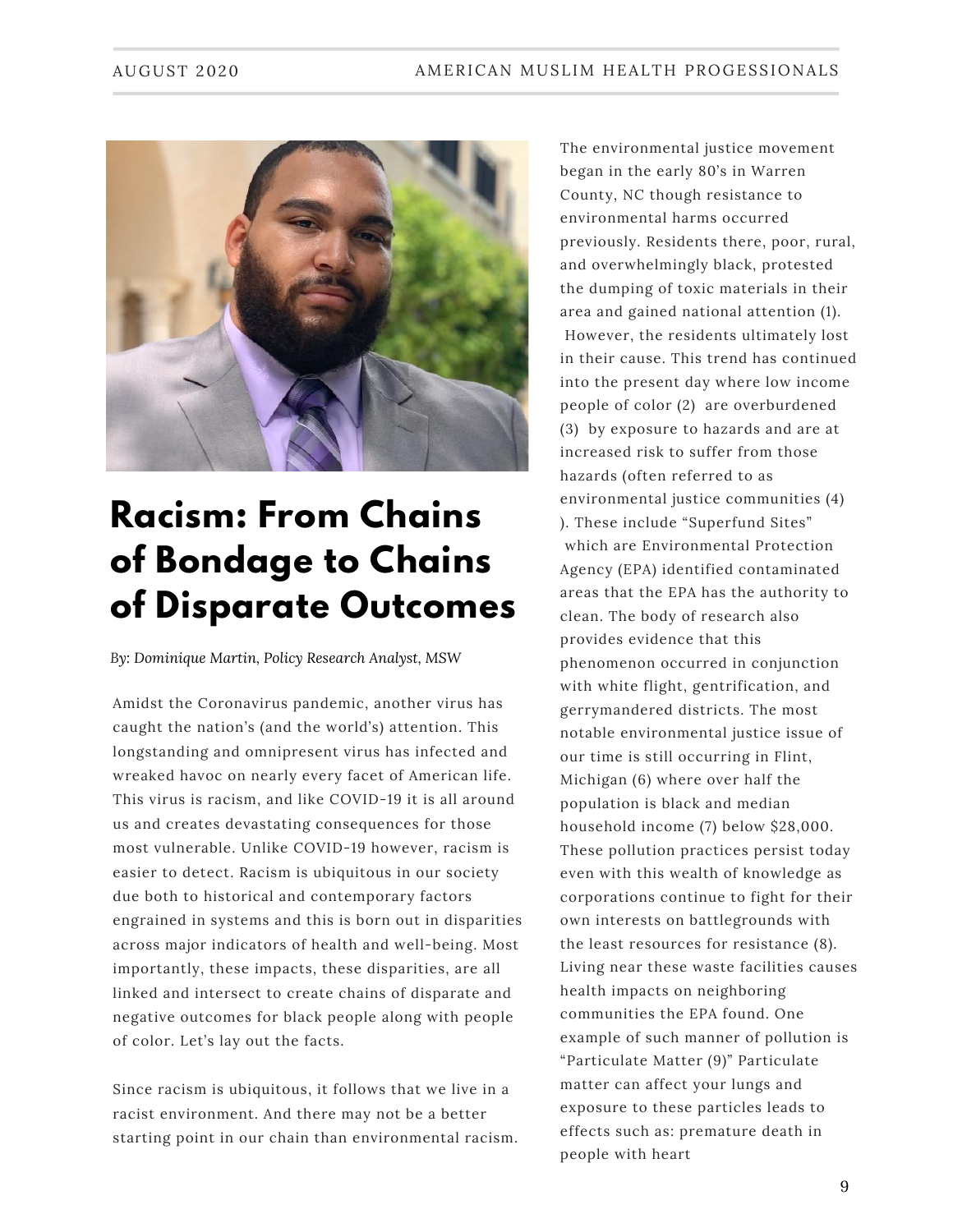or lung disease, nonfatal heart attacks, irregular heartbeat, aggravated asthma (10), decreased lung function, increased respiratory symptoms, such as irritation of the airways, and coughing or difficulty breathing. This is not unlike COVID-19 which also attacks the respiratory system. But I suppose this would be a great time to talk about the link between environmental justice communities and health.

Social determinants of health (11) are the factors that influence health risks and outcomes based on one's environment. Director of the Center for Climate, Health, and Global Environment at Harvard University Aaron Bernstein said, "The evidence we have is pretty clear that people who have been living in places that are more polluted over time, that they are more likely to die from coronavirus. (12)" Environmental justice communities simply put, experience worse outcomes due to their exposure to pollution. Pollution leads to underlying health conditions, such as cancer and asthma, and people in these communities are more likely to lack healthcare (13). Black people are nearly three times more likely to die from asthma as white people, black children are hospitalized at four times the rate, and black children died at ten times the rate of white children from asthma (14). In New Orleans, where COVID-19's death rate was the worst in the nation at nearly double the rate of New York City, is a city where levels of hypertension, obesity, and diabetes are above national average levels. Of COVID-19 deaths, 97% of those people had underlying health conditions. (15)

"Underlying health conditions" is a term you have likely heard recently for yet another reason. This term specifically was used after the initial autopsy after George Floyd's death. The underlying conditions (coronary artery disease and hypertensive heart disease) were meant to give context about the cause of death but were

the actions of the officers during the incident to shift the blame. This is nothing new of course. Police officers have been protected from accountability in our legal system. The combination of exceedingly high standards required to convict like qualified immunity (16), a hesitance to convict by judges and juries, the ever reliable "I feared for my life" defense, and relationships between police and legal officials are just some of the barriers (17) to achieving justice against law enforcement. In America, police shoot and kill nearly 1000 people per year (18), yet since 2005 only 35 officers have been convicted of an on-duty crime. Policing as an institution has been essentially unchecked regarding uses of force. Perhaps nothing exemplifies this more than the former director of the Federal Bureau of Investigation (19) testifying to Congress (20) in 2015 that he could not tell them how many people were shot by the police in the United States. Independent databases began tracking incidents of police violence and have confirmed what implicit bias scholars and many in the black community have believed for some time: that police disproportionately shoot and kill black people whether armed or unarmed (21). Justice is difficult to come by, both for law enforcement officers in these cases and the citizens whose lives are forfeit to them. However black citizens' issues with the criminal legal system do not stop there

Black Americans' suffering at the hands of the criminal legal system is well documented. Mass incarceration, the drug war, over-policing, policies like stop and frisk, pretrial detention, bail/ bond outcomes, sentencing disparities are just a few areas marked by systemic racism. For brevity's sake here is a collection of research detailing the disparate outcomes produced at different levels of this system and a useful definition to understand the meaning of